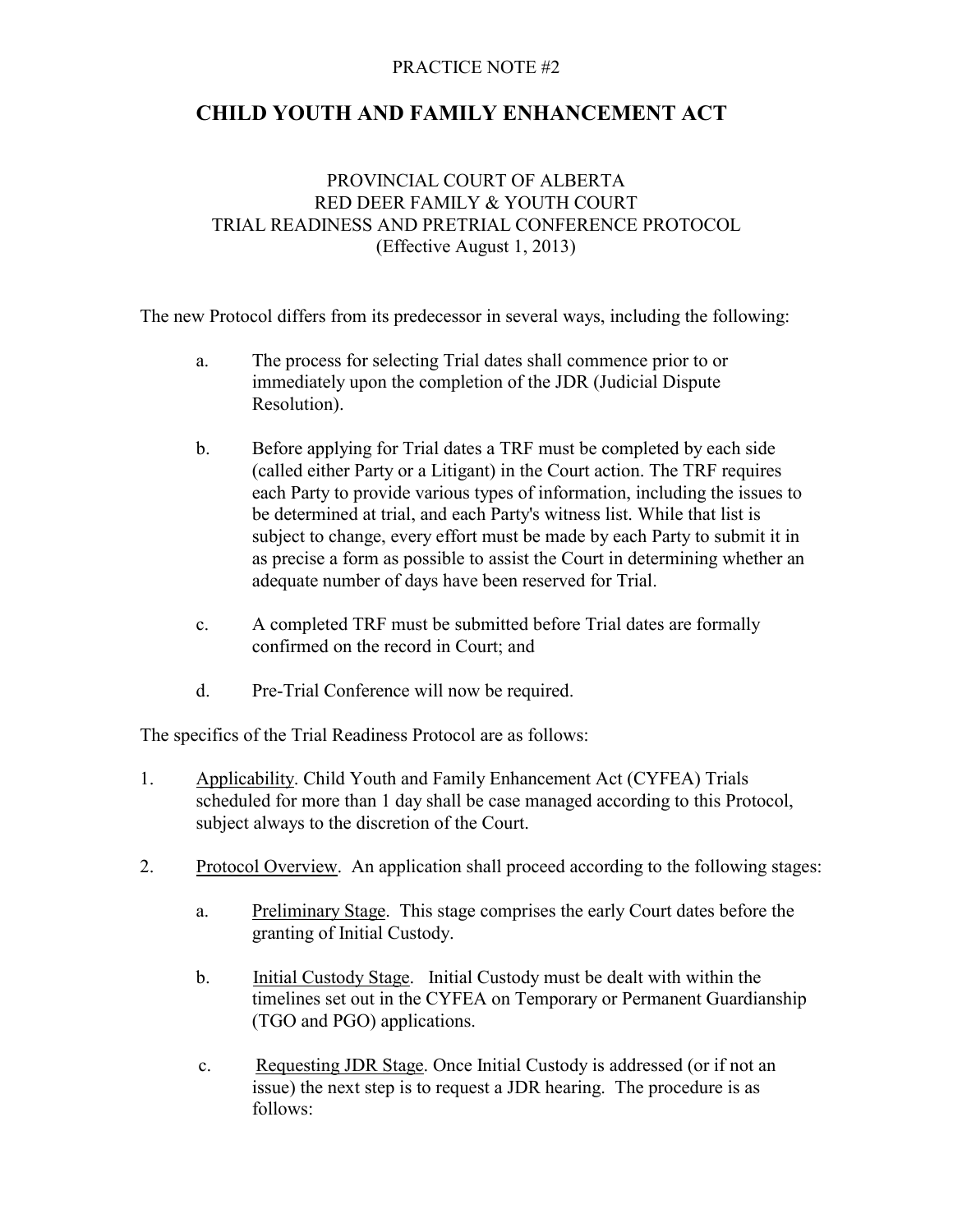- d. Requesting Trial Times Stage. Once the JDR is set or upon completion of the JDR the next step is to request Trial Times. The procedure is as follows:
	- i. Upon the JDR date being set, or upon completion of the JDR, the matter shall be adjourned for 2 weeks to a Trial Times Request date. All Parties, including each Self-Represented Litigant (SRL) shall obtain (from the Trial Coordinator (TC), a Family Court Clerk, online or otherwise) that portion of the Trial Readiness Form (TRF) appropriate for that Party (Applicant or Respondent) and within 1 week appear at the Trial Coordinator's office and select a trial date.
	- ii. The purpose of the Trial Times Request date is to request Trial Conference and Trial Dates. These dates are collectively referred to as "Trial Times".
	- iii. Before requesting Trial Times at the Trial Times Request date, counsel for each party, and each SRL, must complete their respective portion of the Trial Readiness Form (TRF). The TRF requires a Party to provide various types of information, including the issues to be determined at trial and a Party's witness list. While that list is subject to change, every effort must be made to submit it in as precise a form as possible to assist the Court in determining whether an adequate number of days have been reserved for Trial.
	- iv. If counsel or a SRL has not completed his or her portion of the TRF, the Presiding Judge on the Trial Times Request date shall provide whatever directions and impose whatever sanctions he or she determines to be appropriate.
	- v. Before the matter is called in Court on the Trial Times Request date, all lawyers and SRLs must attend the Trial Coordinator's (TC's) Office and provide to the TC one copy of the TRF with each Party's portion completed. The TC in conjunction with the Judges' office shall then provide the Parties the following Trial Times: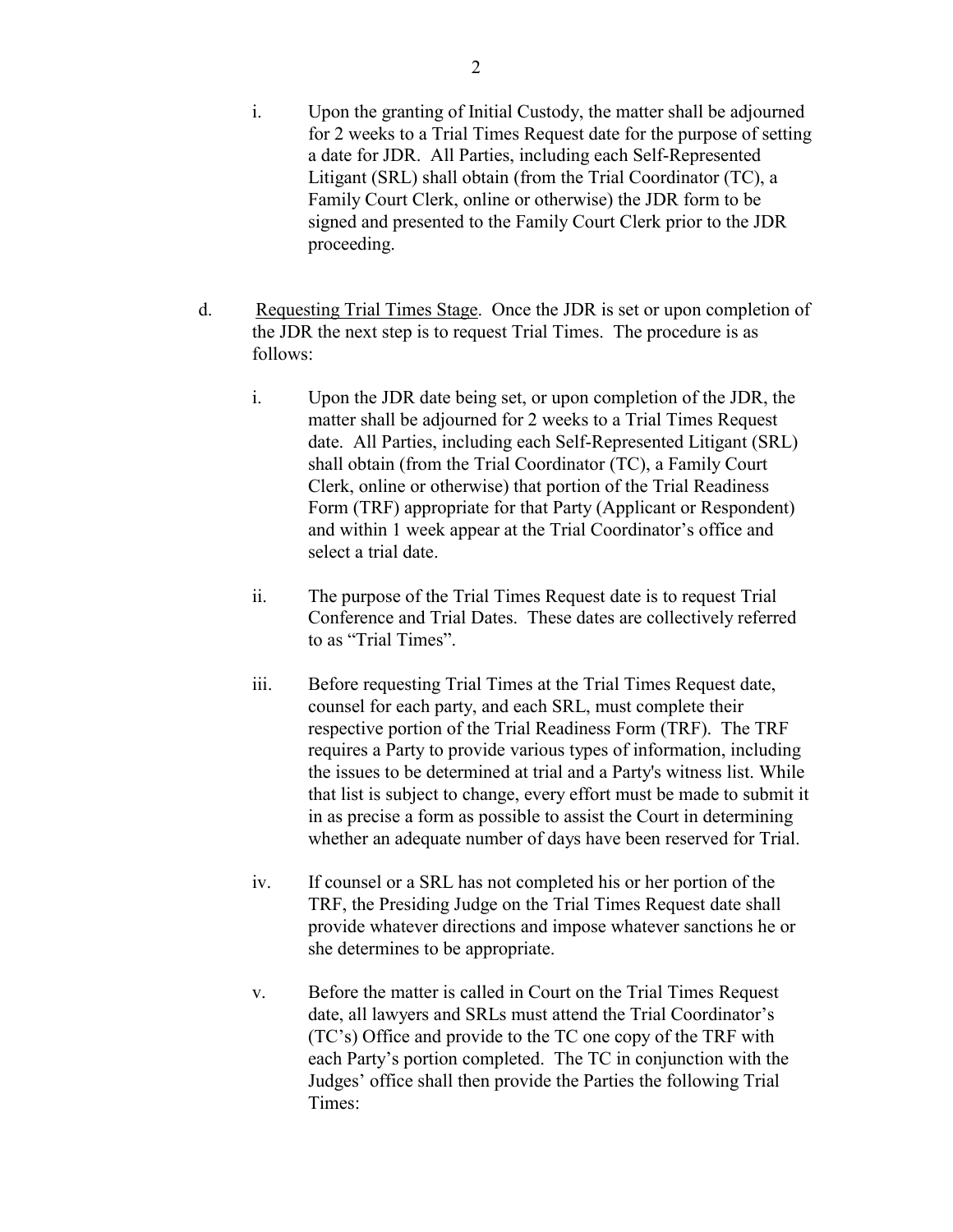- A. A Pre-Trial Conference (approximately 60 days before the start of Trial); and
- B. Tentative Trial dates.
- vi. When the matter is called in Court on the Trial Times Request date, counsel and SRLs shall advise the presiding Judge of the status of the TRF and the Trial Times. Counsel may appear by agent. Any SRL who has participated in the completion of the TRF must be present.
- e. General. As matters of general practice:
	- i. Whenever a JDR is booked, a subsequent docket date within two weeks of the JDR shall also be booked;
	- ii. A JDR must be completed before the Pre-Trial Conference is held, unless a Judge says otherwise;
	- iii. Trial dates shall now only be selected by counsel for the Director and other Parties, in consultation with SRLs; and
	- iv. Once Trial Times are confirmed, any application to withdraw as counsel of record must be made to the Trial Judge;
	- v. The Assistant (or Acting Assistant) Chief Judge may grant Directions where the Trial Judge is not available;
	- vi. If it becomes apparent for any reason that the Trial may not proceed as scheduled, or that further Trial Dates or Directions are required, the matter shall be forthwith brought forward before the Trial Judge; and
	- vii. Where counsel for a Party loses contact with that Party, or where counsel for a Director learns the caseworker has lost contact with the Party, counsel in either case shall forthwith bring the matter forward before the Trial Judge for advice and directions.
- 3. The Pre-Trial Conference (PTC). The following shall govern the PTC:
	- a. The PTC shall be ordinarily held before the Trial Judge approximately 60 days before the first day of Trial.